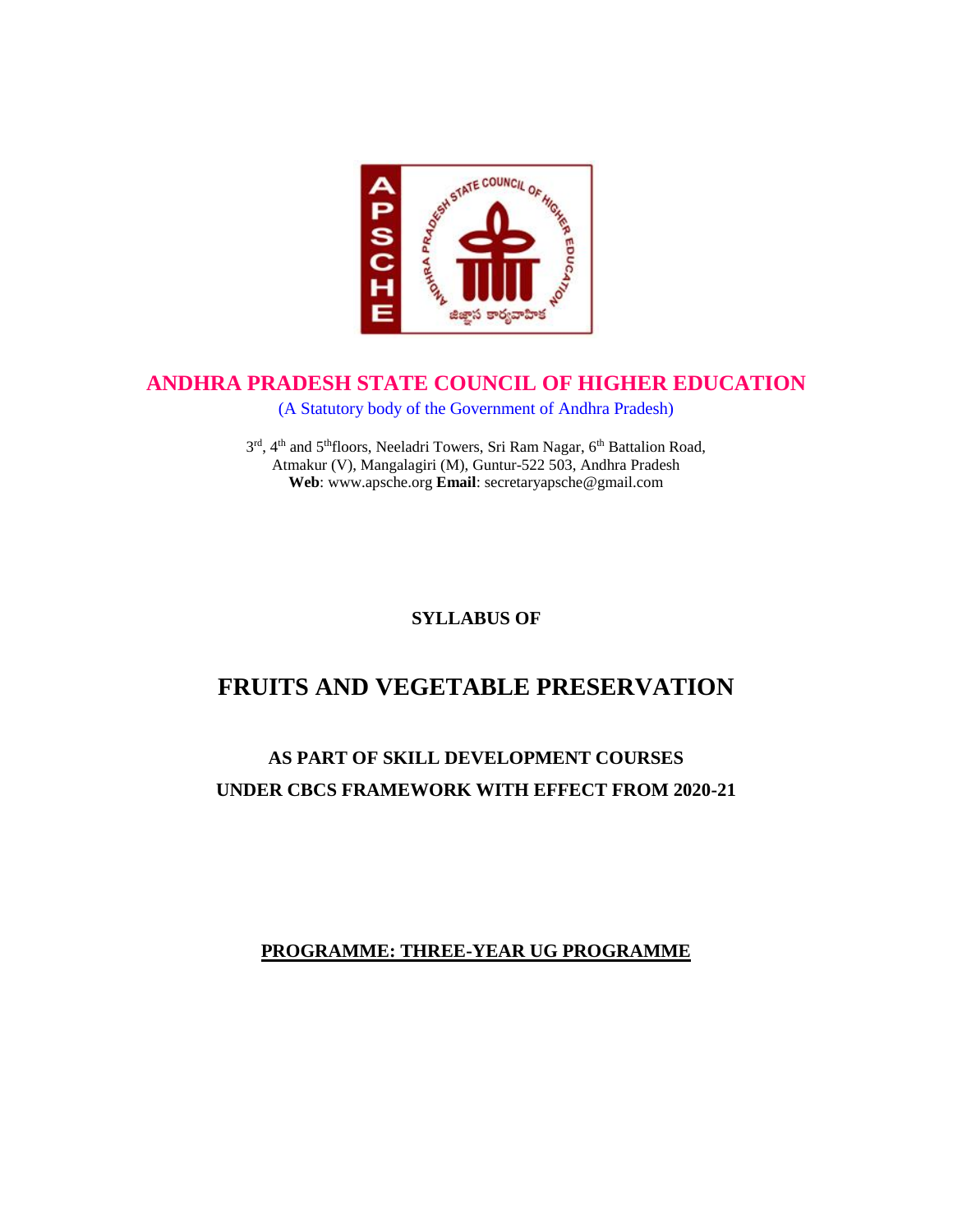#### A.P. STATE COUNCIL OF HIGHER EDUCATION

#### B.A, B.Com & B.Sc. PROGRAMMES

### Revised CBCS w.e.f. 2020-21 **SKILL DEVELOPMENT COURSES**

# **Science Stream**

Syllabus of

# **FRUITS AND VEGETABLES PRESERVATION**

Total 30 hrs (02h/wk),  $\frac{02 \text{ C} \cdot \text{C} \cdot \text{C}}{02 \text{ C} \cdot \text{C}}$  (02 Credits & Max Marks: 50)

#### **Learning Outcomes:**

*On successful completion of this course the students will be able to;*

- *1. Identify various types of fruits and vegetables and explain their nutritive value.*
- *2. Understand the fragile nature of fruits and vegetables and causes for their damage.*
- *3. Explain various methods of preservation for fresh fruits and vegetables.*
- *4. Get to know the value-added products made from fruits and vegetables.*

### **Syllabus:**

#### **Unit – 1 : Introduction to fruits and vegetables** 06 Hrs**.**

- 1. Fruits: Definition, elementary knowledge on types of fruits (fleshy and dry) with local /common examples.
- 2. Vegetables: Definition, elementary knowledge on types of vegetables (root, leafy, stem, flower and fruit) with local/ common examples.
- 3. Importance of fruits and vegetables in human nutrition.
- 4. Concept of perishable plant products maturation and spoilage, shelf life; preservation definition and need for preservation of fruits and vegetables.

### **Unit – 2 :Preservation of Fruit** 09 Hrs**.**

- 1. Fruits ripening and biological aging; storage and preservation concerns.
- 2. Preservation of fresh fruits at room temperature and in cold storage.
- 3. Fruit preservation at room temperatue as juices, squashes and syrups.
- 4. Preservation of fruits by application of heat; making of fruit products (jams, jellies and fruit slices in processing factories).
- 5. Preservation by dehydration (Eg. banana chips), application of sugar (Eg. mango candy), application of salt (pickling).
- 6. Fruit preservation by freezing storage at the lowest temperatures.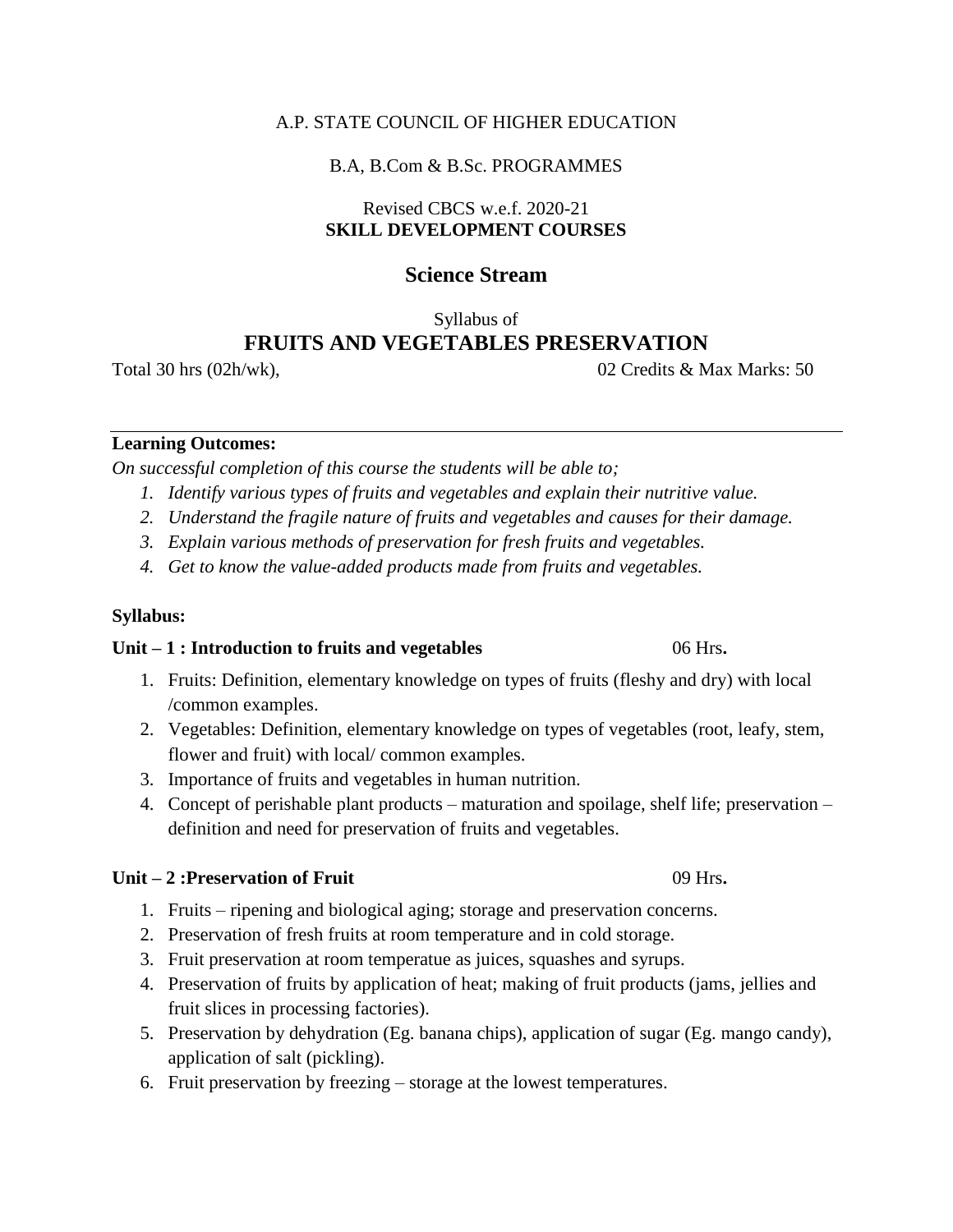#### **Unit – 3 :Preservation of vegetables** 09 Hrs**.**

- 1. Vegetables losses after harvesting and causes; problems in handling and storage.
- 2. Modern methods of packaging and storage to reduce losses.
- 3. Trimming of vegetables and packing in cartons; dehydration technique -factory processing.
- 4. Making of vegetable products (flakes/chips of potato and onion; garlic powder).
- 5. Frozen vegetables Carrots, Cauliflower, Okra and Spinach.
- 6. Preservation of sliced vegetables in factories by canning and bottling.
- 7.

# **Suggested Co-curricular activities (6 Hrs.)**

- 1. Assignments/Group discussion/Quiz/Model Exam.
- 2. Invited lecture and demonstration by local expert
- 3. Exhibition of various types of locally available fruits and vegetables.
- 4. Hands on training on handling and packaging methods of fresh fruits and vegetables.
- 5. Hands on training on making fruit juices.
- 6. Display of various preserved fruit products available in local markets.
- 7. Hands on training on making of potato, yam, onion chips.
- 8. Display of various preserved vegetable products available in local markets.
- 9. Watching videos on preservation of fruits and vegetables.
- 10. Visit to Horticulture University or research station to learn about value added products of fruits and vegetables.

### **Suggested text books/reference books :**

- 1. Giridharilal, G. S. Siddappa and G.L.Tandon(2007) *Preservation of Fruits and Vegetables,* Indian Council of Agri. Res., New Delhi
- 2. Srivastava, R.P., and Sanjeev Kumar (2019) *Fruit and Vegetable Preservation : Principles and Practices,* CBS Publishers & Distributors Pvt., Ltd., New Delhi
- 3. Thompson, A.K. (1995) *Post Harvest Technology of Fruits and Vegetables*. Blackwell Sci.,U.K.
- 4. Verma, L.R. and V.K. Joshi (2000) *Post Harvest Technology of Fruits and Vegetables.*  Indus Publ., New Delhi